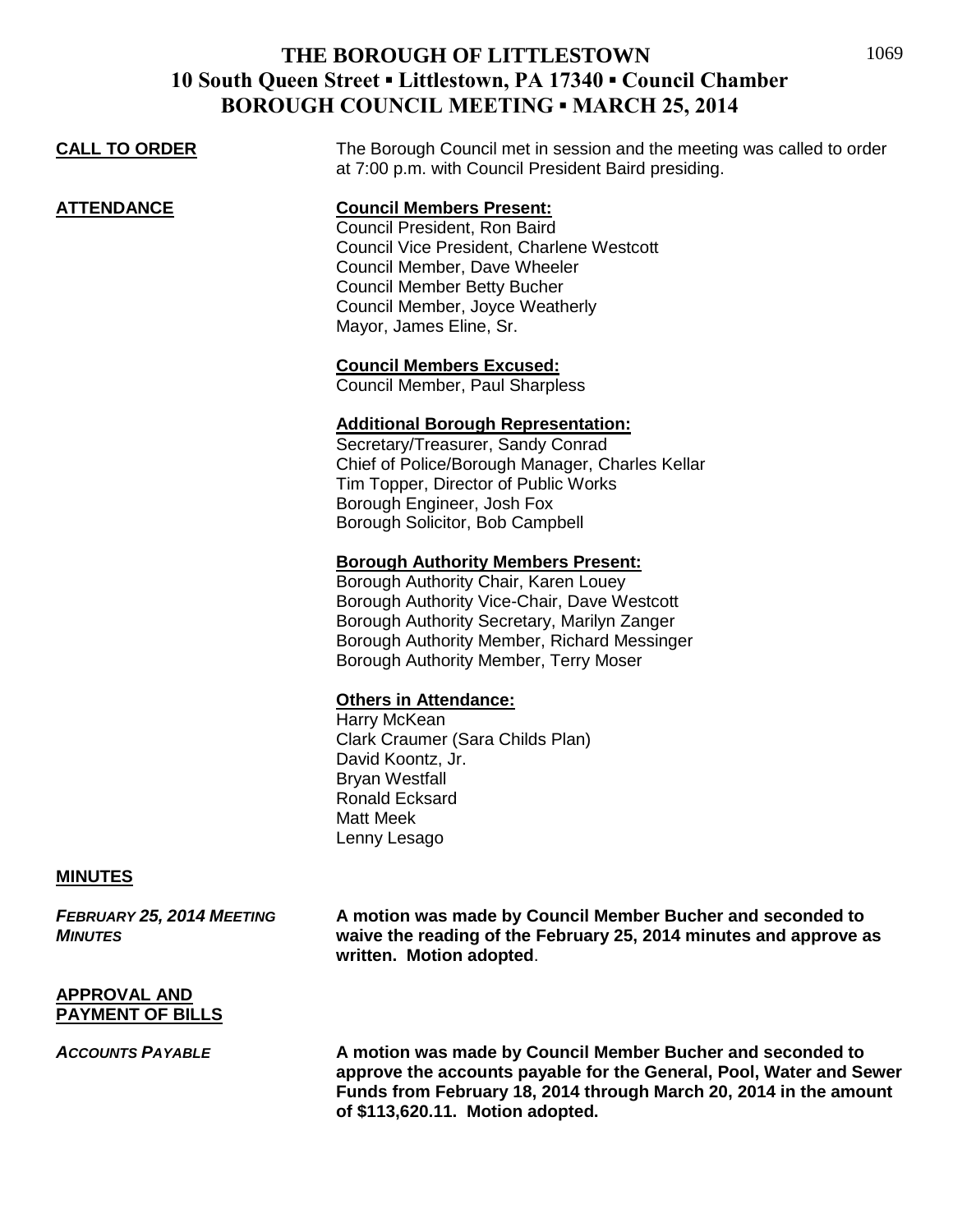| <b>PAYROLL</b>                                         | A motion was made by Council Member Bucher and seconded to<br>approve the payroll from February 18, 2014 through March 20, 2014 in<br>the amount of \$85,147.86. Motion adopted.                                                                                                                                                                      |
|--------------------------------------------------------|-------------------------------------------------------------------------------------------------------------------------------------------------------------------------------------------------------------------------------------------------------------------------------------------------------------------------------------------------------|
| <b>REVENUE &amp; EXPENSE REPORT</b>                    | A motion was made by Council Member Bucher and seconded to<br>approve the Revenue and Expenditure report for February. Motion<br>adopted.                                                                                                                                                                                                             |
| <b>UNFINISHED BUSINESS</b>                             |                                                                                                                                                                                                                                                                                                                                                       |
| <b>WATER/SEWER TAPPING FEES</b>                        | There was no action taken on this. Council directed the Secretary to put it<br>on the April 8, 2014 agenda.                                                                                                                                                                                                                                           |
| 45/47 W. MYRTLE STREET                                 | A motion was made by Council Member Bucher and seconded to<br>approve the subdivision plan for 45/47 West Myrtle Street. Motion<br>adopted.                                                                                                                                                                                                           |
| <b>CONFIDENTIALITY POLICY</b>                          | There was no action taken on this since the review from the Labor<br>Attorney was not completed.                                                                                                                                                                                                                                                      |
| <b>NEW BUSINESS</b>                                    |                                                                                                                                                                                                                                                                                                                                                       |
| <b>AMERICAN TOWER LEASE</b>                            | Borough Secretary Conrad informed Council that American Tower would<br>like the Borough to do an extended long term lease. The information was<br>presented before Council for them to read. The Lease Extension will be<br>placed on the April 8, 2014 agenda.                                                                                       |
| <b>KRISTY WAGAMAN-</b><br><b>BOUNCE HOUSE REQUEST</b>  | A motion was made by Council Vice-President Westcott and<br>seconded to deny, based on liability issues, the request from Kristy<br>Wagaman to have a Bounce House in the Community Park on May 4,<br>2014. Motion adopted.                                                                                                                           |
| <b>BARTS CENTENARY-</b><br><b>EASTER EVENT REQUEST</b> | A motion was made by Council Member Bucher and seconded to<br>approve the request from Barts Centenary United Methodist Church<br>to hold an Easter Event in Crouse Park on April 12, 2014 from 10am<br>to 1pm contingent upon a certificate of liability insurance being<br>received in the Borough Office before the event date. Motion<br>adopted. |
| <b>RECESS</b>                                          | Council President Baird recessed the meeting of the Littlestown Borough<br>Council at 7:15pm for the meeting of the Borough Authority.                                                                                                                                                                                                                |
| <b>BOROUGH AUTHORITY</b>                               | The Borough Authority met in session and the meeting was called to order<br>at 7:15 p.m. with Borough Authority Chair, Louey presiding.                                                                                                                                                                                                               |
| <b>PAYMENT NO. 14 - TAH</b>                            | A motion was made by Borough Authority Vice-Chair Westcott and<br>seconded to approve the Application of Payment, Payment No. 14 to<br>T-A-H Construction for contract 12-1 in the amount of \$160,804.60.<br>Motion adopted.                                                                                                                         |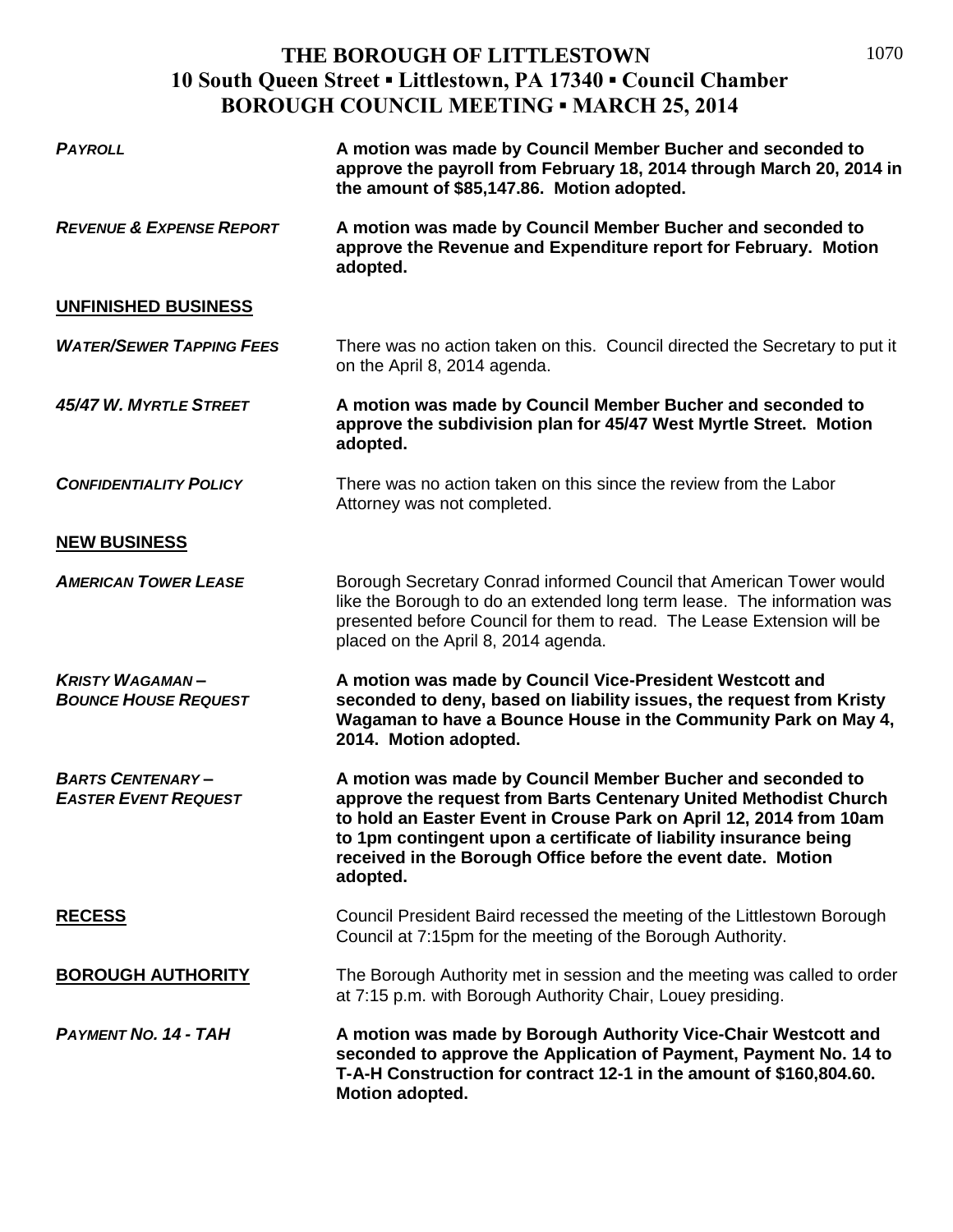| <b>PAYMENT NO. 13 - SWAM</b>        | A motion was made by Borough Authority Vice-Chair Westcott and<br>seconded to approve the Application of Payment, Payment No. 13 to<br>Swam Electric for contract 12-2 in the amount of \$44,703.68. Motion<br>adopted.                                                                                                                                                                                                                                                         |
|-------------------------------------|---------------------------------------------------------------------------------------------------------------------------------------------------------------------------------------------------------------------------------------------------------------------------------------------------------------------------------------------------------------------------------------------------------------------------------------------------------------------------------|
| <b>ADJOURN</b>                      | Borough Authority Vice-Chair Westcott made a motion to adjourn the<br>meeting of the Littlestown Borough Authority. Motion adopted.                                                                                                                                                                                                                                                                                                                                             |
|                                     | The meeting of the Littlestown Borough Authority was adjourned at<br>7:16pm.                                                                                                                                                                                                                                                                                                                                                                                                    |
| <b>RECONVENE</b>                    | The meeting of the Littlestown Borough Council was reconvened at<br>7:16pm.                                                                                                                                                                                                                                                                                                                                                                                                     |
| <b>NEW BUSINESS</b>                 |                                                                                                                                                                                                                                                                                                                                                                                                                                                                                 |
| <b>PAYMENT NO. 14 - TAH</b>         | A motion was made by Council Member Bucher and seconded<br>to approve the Application of Payment, Payment No. 14 to T-A-H<br>Construction for contract 12-1 in the amount of \$160,804.60. Motion<br>adopted.                                                                                                                                                                                                                                                                   |
| <b>PAYMENT NO. 13 - SWAM</b>        | A motion was made by Council Member Bucher and seconded<br>to approve the Application of Payment, Payment No. 13 to Swam<br>Electric for contract 12-2 in the amount of \$44,703.68. Motion<br>adopted.                                                                                                                                                                                                                                                                         |
| <b>NON-AGENDA</b>                   |                                                                                                                                                                                                                                                                                                                                                                                                                                                                                 |
| <b>BOB FISHER - QUARRY PROPERTY</b> | Borough Manager Kellar informed Council that HRG and himself have met<br>with Mr. Fisher on several occasions to discuss the quarry property. Mr.<br>Fisher is having a water study performed on the quarry to see if it would be<br>feasible to update the quarry to produce the amount of water he will need<br>for the Murphy Farm Development vs drilling a well. Either way the water<br>source would be dedicated back to the Borough and put into their water<br>source. |
|                                     | A few members of council did not like the idea of the quarry property being<br>dedicated back to the Borough. The Murphy Farm Development would<br>have to produce enough revenue to allot for the expenses that would come<br>with it.                                                                                                                                                                                                                                         |
|                                     | A few members of the public informed Council that either way the Borough<br>would have the expense of either a well or the quarry. It was also noted<br>that the study is not costing the Borough anything. All of the testing and<br>upgrades would be paid for by the developer.                                                                                                                                                                                              |
|                                     | Josh Fox indicated that the process of the study is moving slow and Mr.<br>Fisher is aware that it is his decision to move forward with the study. If he<br>feels this is not going to beneficial to him then he will discontinue with the<br>study and the quarry property will remain unusable.                                                                                                                                                                               |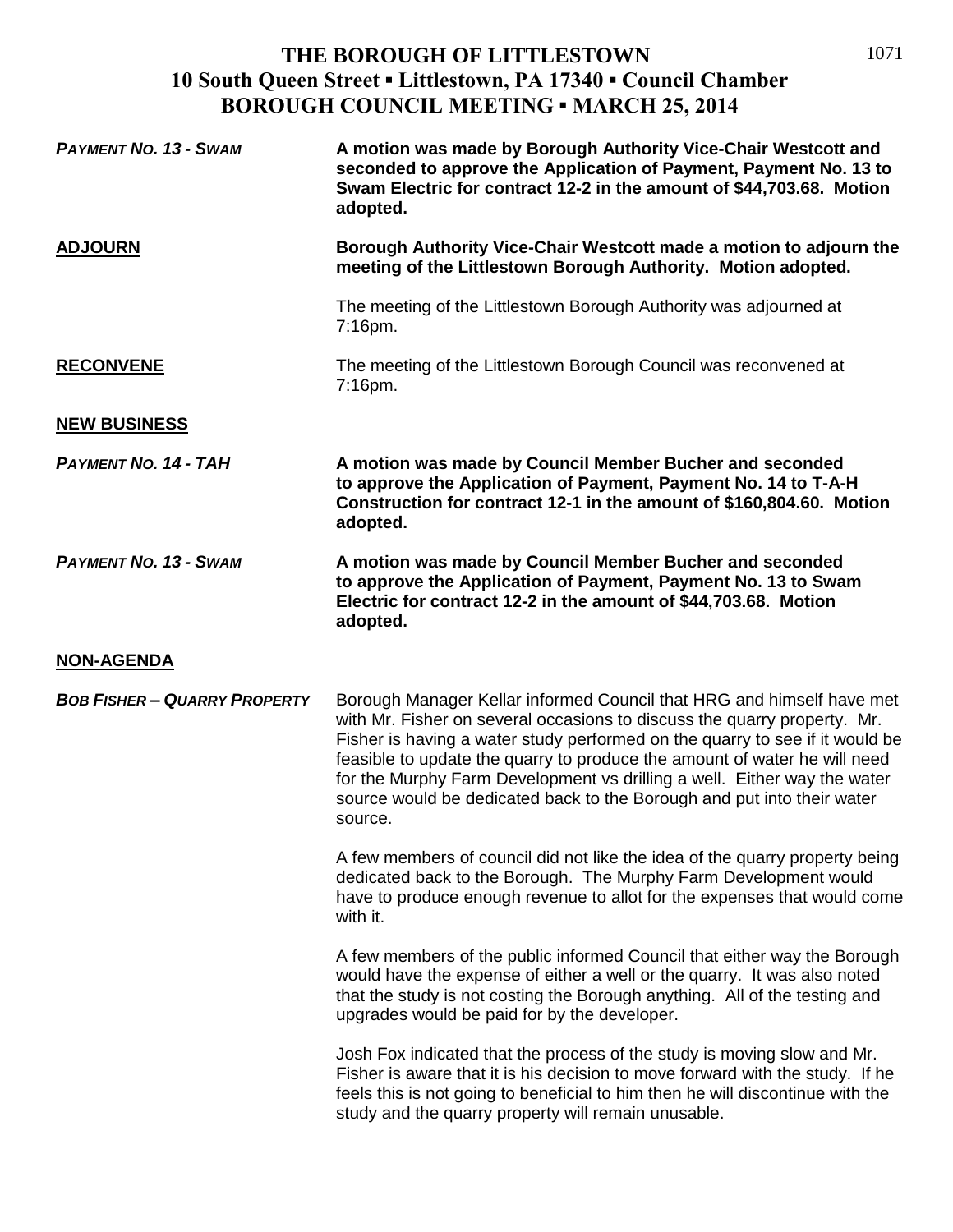|                                                                | A motion was made by Council Member Bucher and seconded to<br>approve the Borough Engineering and the Borough Manager to<br>continue the study with Mr. Fisher with the understanding that this is<br>paid for by the Developer and Mr. Fisher is to be aware that Council<br>will not stand behind this if the proposed development cannot<br>produce enough revenue to financially support the production of the<br>quarry. Council President Baird stated that this was a non-agenda item<br>and asked for public comments. Motion adopted. |
|----------------------------------------------------------------|------------------------------------------------------------------------------------------------------------------------------------------------------------------------------------------------------------------------------------------------------------------------------------------------------------------------------------------------------------------------------------------------------------------------------------------------------------------------------------------------------------------------------------------------|
| <b>ADDITIONAL SERVICES - WWTP</b>                              | A motion was made by Council Vice-President Westcott and<br>seconded to approve the Authorization for Additional Services for the<br><b>WWTP Resident Project Representation, Contract Administration,</b><br>Project Management, and Financial Assistance with an amount not to<br>exceed \$32,000.00. Council President Baird stated that this was a non-<br>agenda item and asked for public comments. Motion adopted.                                                                                                                      |
| <b>PLANNING COMMISSION</b>                                     |                                                                                                                                                                                                                                                                                                                                                                                                                                                                                                                                                |
| CHILDS-325 W. MYRTLE ST.                                       | A motion was made by Council Member Bucher and seconded to<br>approve the recommendation from the Planning Commission<br>approving the Sara Childs Final Minor Subdivision Plan for 325 West<br>Myrtle Street contingent upon the review and approval of the deed<br>description by the Borough Solicitor. Council President Baird stated<br>that this was a non-agenda item and asked for public comments. Motion<br>adopted.                                                                                                                 |
| <b>KURT DUTTON, ESQ.</b><br><b>46 PENNSYLVANIA AVE</b>         | A motion was made by Council Member Bucher and seconded to<br>approve the recommendation from the Planning Commission<br>approving the No-Impact Home Business, which will be a law office,<br>for Kurt Dutton, Esq at 46 Pennsylvania Ave. Council President Baird<br>stated that this was a non-agenda item and asked for public comments.<br>Motion adopted.                                                                                                                                                                                |
| <b>KYATIC TATTOO STUDIO</b><br><b>MOVE TO 103 S. QUEEN ST.</b> | A motion was made by Council Member Bucher and seconded to<br>approve the recommendation from the Planning Commission<br>approving Kyatic Tattoo to move his business from 34 South Queen<br>Street to 103 South Queen Street. Council President Baird stated that<br>this was a non-agenda item and asked for public comments. Motion<br>adopted.                                                                                                                                                                                             |
| <b>MYRTLE LOUISE MUSEUM</b><br><b>14-16 S. QUEEN ST.</b>       | Members of Council were concerned with amending the zoning ordinance<br>to allow museums as a use by right in the TCMU district because this<br>could create properties becoming tax exempt which would result in loss<br>revenue for the Borough.                                                                                                                                                                                                                                                                                             |
|                                                                | A motion was made by Council Member Bucher and seconded to<br>approve the recommendation from the Planning Commission to<br>request County Planner Robert Thaeler to draft an amendment to the<br>zoning ordinance to allow museums as a use by right in the TCMU<br>district. Motion died due to lack of second.                                                                                                                                                                                                                              |